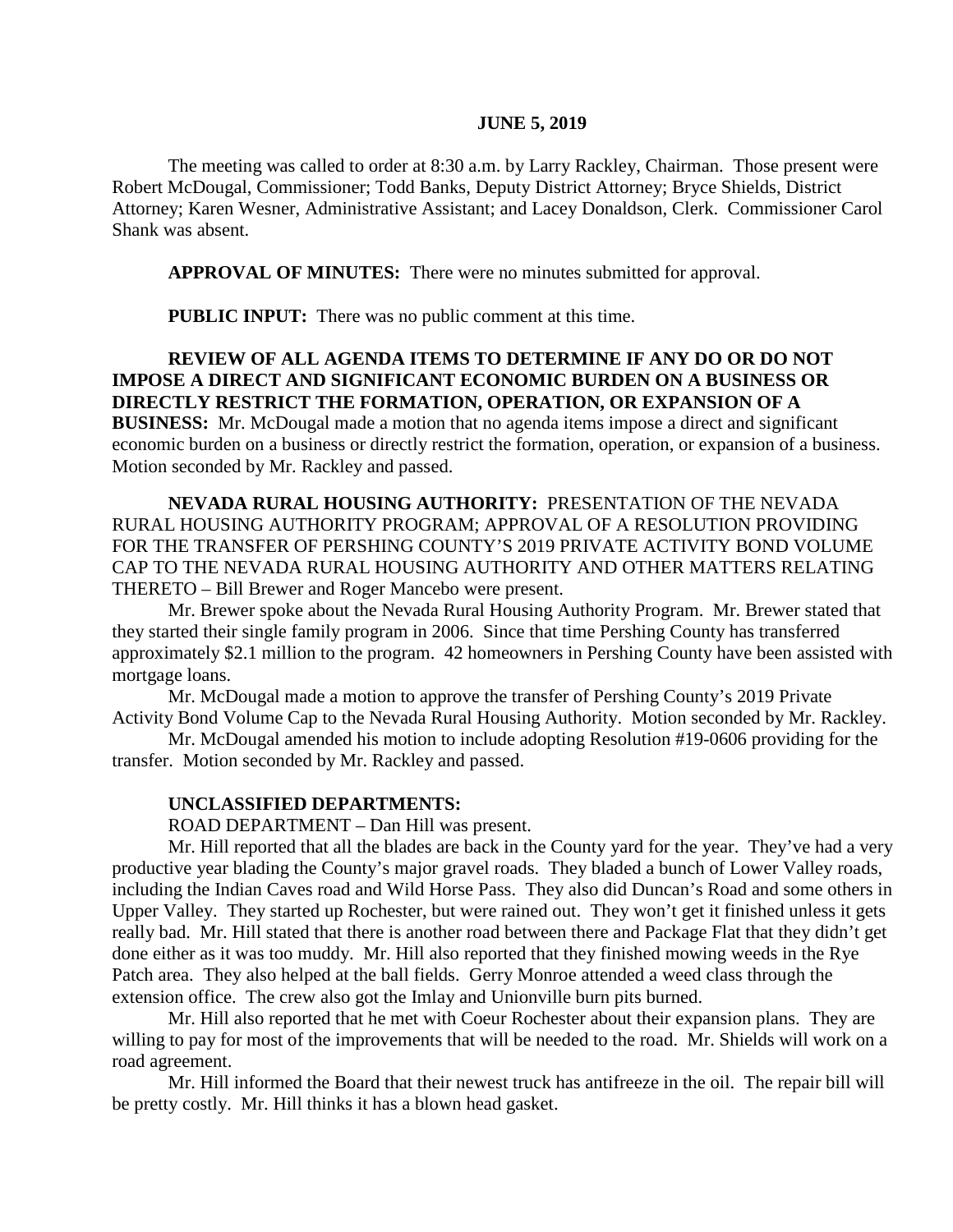LANDFILL & RECYCLING – Dan Hill was present.

Mr. Hill reported that Mr. Nielsen burned the burn pile. He stated that with the new brush rake, they are able to do a lot better clean-up. They also spent a day at the transfer site in Grass Valley. People have been dumping trash in the burn pit. They have cleaned it up twice and will be doing so again today.

SENIOR CENTER/VOLUNTEER COORDINATOR – Jordan McKinney was present.

Mrs. McKinney reported that Nevada Legal Services it going to be at the Center today. They will be having a volunteer meeting on June 20<sup>th</sup>. They are going to the Aces game on June 24th and to Virginia City on July  $18^{th}$ . Breakfast at the Center will be on June  $28^{th}$  this month.

BUILDINGS AND GROUNDS – John Handka was present.

Mr. Handka reported that he painted the concession stand at the ball fields. With help from the Road Department they have been spraying the weeds out there as well and have come up with a pretty good plan for the future. Mr. Handka has also been working at the Pool. A mixer valve and the aquastat both went out. The doors into the men's and women's restrooms have been replaced.

Mr. Handka stated that the Car Show was held over the weekend. Due to the wet weather and the ground being soft, the cars were moved to the street on Central Avenue.

Mr. Rackley stated that he spoke with Penny Higby. She needed to get into the Imlay Community Center and her key no longer works. Mr. Handka stated that Ms. Higby will need to get a hold of Jamie St. Pierre to get a new key.

Mr. McDougal stated that the work done at the ball fields turned out phenomenally.

*Request by Frontier Community Action Agency to use the Courthouse Park and Community Center for the Summer Lunch Program:* Mr. Handka spoke with the program director after the last meeting and he has no concerns.

Mr. McDougal made a motion to approve Frontier Community Action Agency's request to use the Courthouse Park and Community Center for the Summer Lunch Program. Motion seconded by Mr. Rackley and passed.

*Mike Brooks, Request to use the Courthouse Park for a 5k run as a school fundraiser on June 8, 2019:* Mr. Handka has spoken with Mr. Brooks and has no concerns.

Mr. McDougal made a motion to approve the request by Mike Brooks to use the Courthouse Park for a 5k run as a school fundraiser on June 8, 2019. Motion seconded by Mr. Rackley and passed.

*Discussion regarding procedure for unlocking Courthouse doors before 8:00 a.m., which office or offices will be responsible for unlocking doors prior to 8:00 a.m. and procedure for unlocking the doors when there is court or meetings at the Courthouse:* Mr. Rackley stated that Buildings and Grounds has been unlocking the doors when they arrive in the morning, between 6:30 and 6:40. They are locked by the custodians at night. Judge Stephens is asking that the bottom doors be kept locked until close to 8:00 a.m. Her office would be willing to open them. Mr. McDougal asked if Judge Stephens was concerned about safety. She stated that she is. Mr. Handka stated that he is indifferent, but he and his staff don't have time to come back once they have started their day. He doesn't want to be responsible when the doors don't get unlocked. Mr. Shields stated that his office has volunteered to open the top doors.

It was decided that the DA's office will be responsible to open the top doors prior to 8:00 a.m. and Justice Court will be responsible for the bottom doors. The board will re-visit this at a later date.

Mr. Handka also spoke about an incident at the Community Center over the weekend. There were some issues with one of the graduation parties. Mr. McDougal stated that PCEDA (Pershing County Economic Development Authority) is aware and will be meeting with Mr. Shields this afternoon to discuss ramifications. PCEDA will also have an item on their next agenda to discuss policy changes.

COMMUNITY CENTER – Dixie McKay was present.

Mrs. McKay reported that Mr. Foster is attending a meeting in Fallon today. In two weeks he will be at Range Camp. Mrs. McKay stated that Josh McKinney is manning the building this morning.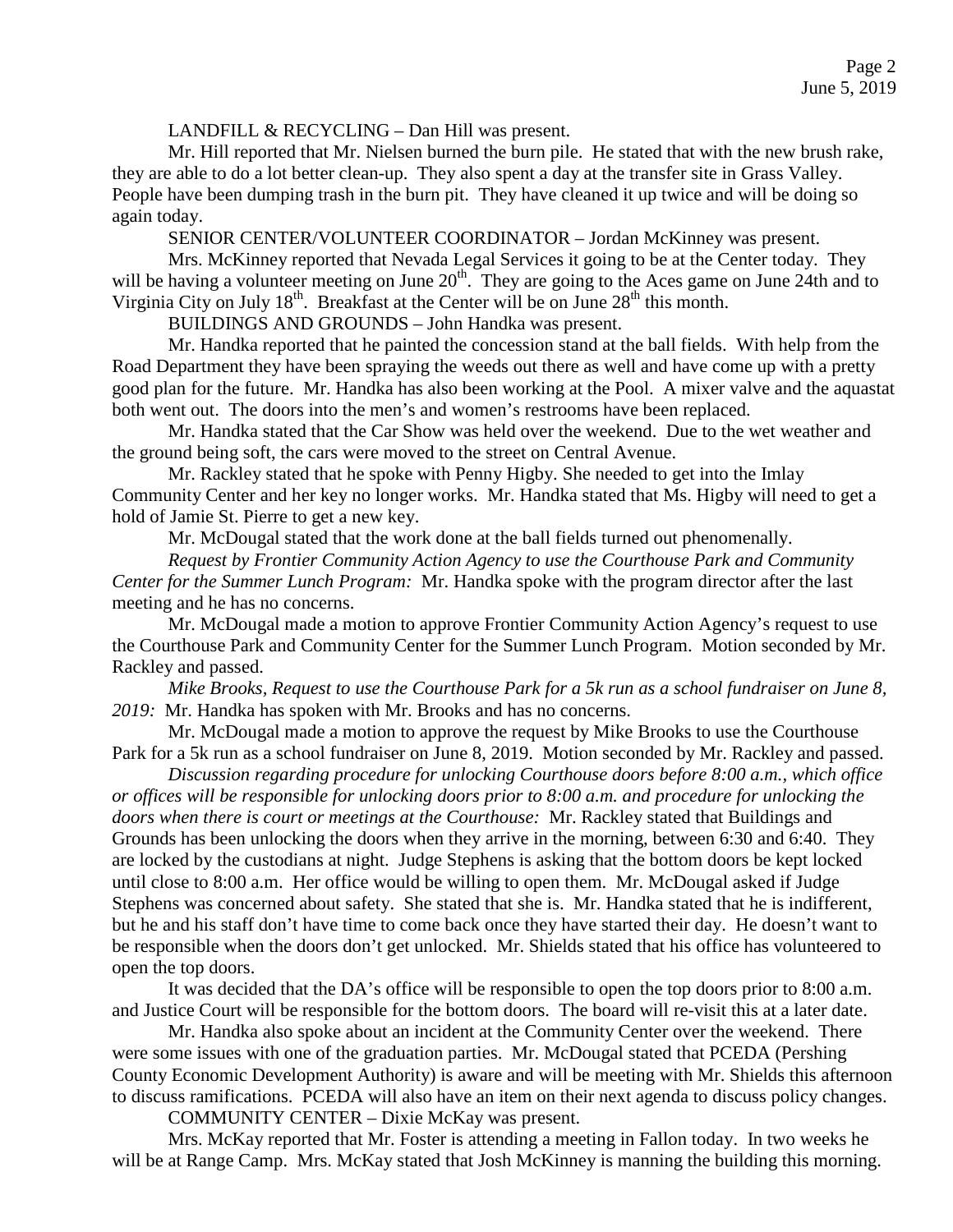The BLM (Bureau of Land Management) is holding a meeting there now. Mrs. McKay submitted a written report of the happenings at the Center. They received \$4,181 in revenue in May and 1,330 people passed through the building. There were 57 meetings and events held, including 3 graduation parties. The report goes into more detail regarding the incidents that happened at the graduation parties held over the weekend. The carpet has been replaced throughout the center and will be replaced in the UNCE (University of Nevada Cooperative Extension) side next week. The new speakers were installed and are working well, but the microphones still cut out. Mrs. McKay thinks the issues are electrical. The Community Center files have been backed up on an external drive and Mr. Abbott is working on a plan to also back them up off-site. 300 new chairs were ordered and 260 have been delivered. The old chairs will be stored at the 4-H Building. An agenda item will be placed on the next agenda to transfer some of those chairs to 4-H.

ECONOMIC DEVELOPMENT – Heidi Lusby-Angvick was present.

Mrs. Lusby-Angvick stated that PCEDA met on Monday and they are working on the Strategic Plan. The Comprehensive Economic Development Strategy Workshop sponsored by the Western Nevada Development District will be held on Monday, June 10<sup>th</sup> at the Fallon Convention Center. Mrs. Lusby-Angvick will attend along with some of the PCEDA board members. On June  $12<sup>th</sup>$  she will be attending a breakfast hosted by Churchill County's Economic Development Authority. Mrs. Lusby-Angvick will also be attending the NV Works meeting on June  $14<sup>th</sup>$ . Western Nevada Development District will be having their semi-annual dinner meeting in Douglas County on June 24<sup>th</sup>. Mrs. Lusby-Angvick also reported that she attended the CDBG (Community Development Block Grants) training on May 21-22, 2019. Carson City is currently using CDBG funds for park rehabilitation. The City of Gardnerville has also purchased playground equipment with CDBG funds. Mrs. Lusby-Angvick was thinking that the County could work with the City in making upgrades to the Amherst and Courthouse parks. The City of Lovelock is still designated as a low-to moderate income census block, so the grant application would have to come from them.

*Approval for PCEDA to submit an RFP to GOED as a member of Hwy 95 RDA and for the Pershing County Commission to submit a letter to GOED stating that Pershing County intends to continue to be a member of Hwy 95 Regional Development Authority:* Mrs. Lusby-Angvick stated that with the retirement of Hwy 95's Director, GOED (Governor's Office of Economic Development) would like to see them be more regional. Moving forward, the entities participating will be City of Fallon, Churchill County, City of Lovelock and Pershing County. Mineral County has moved to the Northern Nevada Development Authority.

Mr. McDougal made a motion to approve PCEDA submitting an RFP (request for proposals) to GOED as a member of Hwy 95 RDA along with a letter from the Commission stating that Pershing County intends to continue to be a member of Hwy 95 Regional Development Authority. Motion seconded by Mr. Rackley and passed.

IT DEPARTMENT – Justin Abbott was present.

Mr. Abbott reported that for May he had 34 tickets opened and 42 resolved. Devnet will be doing training and getting ready to go live in the Assessor's office. The Supreme Court has asked Justice Court to do a PCI audit. The computers ordered for the Recorder-Auditor have been delivered. Mr. Abbott is still working on drafting an application for a Board Action Index for the Clerk-Treasurer's office. He has been watching some Federal Legislation that may provide grant funding for IT. In regards to the RFP, we are coming up on the next event. Mr. Abbot would recommend accepting the proposal from Westnet.

*Approval of Addendum adding Planning, Building and Zoning (including Business Licensing) modules to agreement between Pershing County and Devnet, Inc. for Property Tax and wEdge Software License, Maintenance, and Support:* Mr. Abbott stated that the addendum adds approximately \$5,000 a year to the current agreement.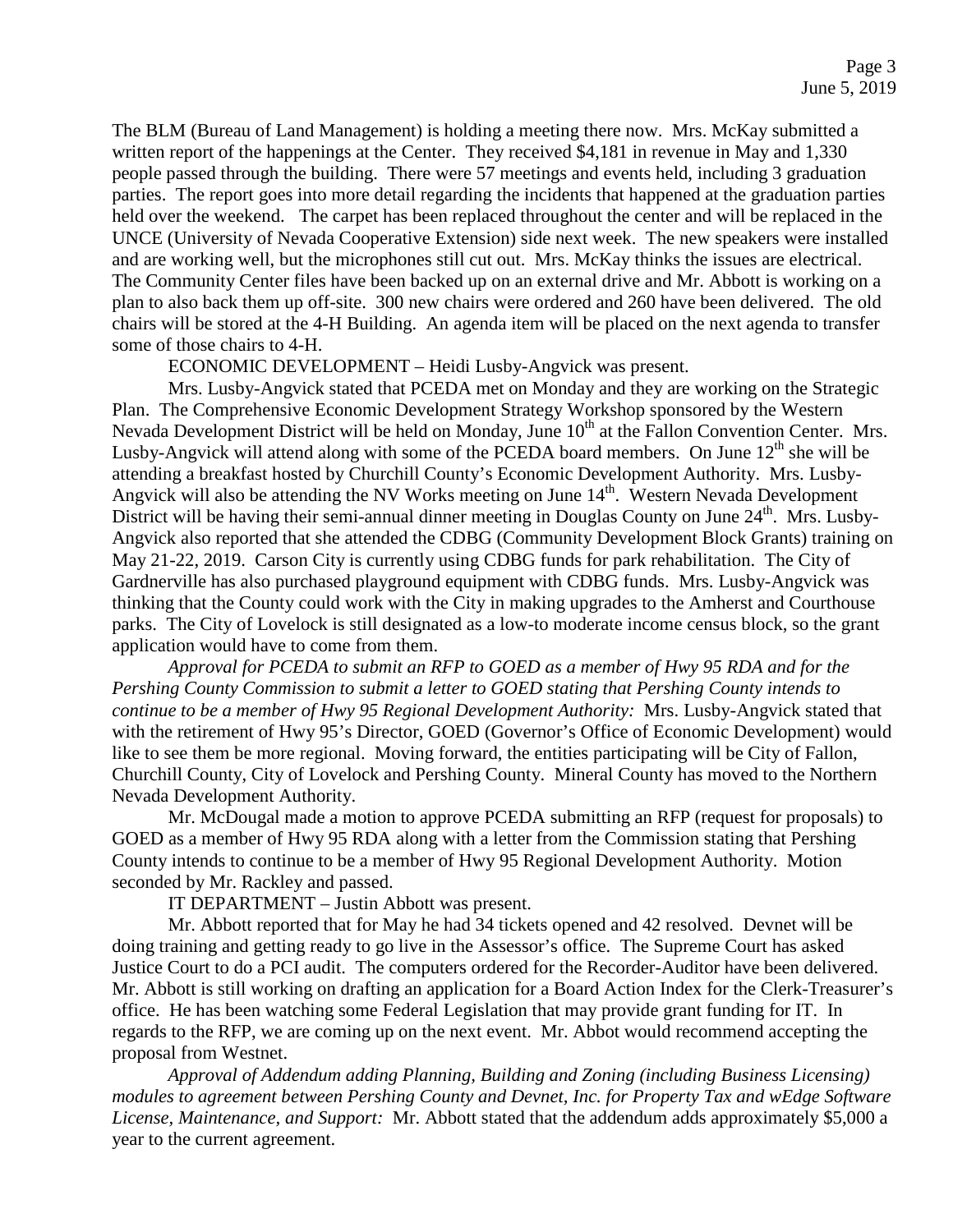Mr. McDougal made a motion to approve the Addendum adding Planning, Building, and Zoning (including Business Licensing) modules to the agreement between Pershing County and Devnet, Inc. for Property Tax and wEdge Software License, Maintenance, and Support as presented. Motion seconded by Mr. Rackley and passed.

**APPROVAL TO GO TO BID FOR CHIP SEAL PROJECTS:** Mr. McDougal made a motion to approve the Road Department going out to bid for their chip seal projects. Motion seconded by Mr. Rackley and passed.

Mr. Hill also informed the Board that he has an employee on leave and Mrs. Wesner has arranged for an intern to help out as needed.

### **UNCLASSIFIED DEPARTMENTS, CONT.D:**

PUBLIC DEFENDER – Steve Cochran was present.

Mr. Cochran gave the Board his updated case reporting. He also stated that he and Mayra (Mr. Cochran's legal secretary) have been discussing when to report that a case is actually closed.

CODE ENFORCEMENT – Fran Machado was present.

The Board was given the monthly reports for February – May. Mrs. Machado also gave the Board pictures of some of the complaints. She currently has 213 open complaints. 14 complaints have been resolved. Mrs. Machado attended a Code Enforcement Conference in Las Vegas in March. She attended eight classes at the conference and has begun using the things she learned.

### **ELECTED DEPARTMENTS:**

LACEY DONALDSON, CLERK-TREASURER – Mrs. Donaldson apologized for not submitting any minutes for approval. The office has been very busy with end of year tax responsibilities and tax sale prep. Mrs. Donaldson also informed the Board that she recorded 355 one year Tax Certificates and the County took deed to 80 parcels for non-payment of taxes.

*Approval of corrections/changes to the Tax Roll:* A Tax Roll correction for CIT Technology Financing was given to the Board for review. Both CIT and Coeur Rochester were billed for the same piece of equipment. CIT is due a refund of \$247,245.57.

Mr. McDougal made a motion to approve the Tax Roll correction for CIT in the amount of \$247,245.57 as presented. Motion seconded by Mr. Rackley and passed.

RENE CHILDS, RECORDER-AUDITOR – Mrs. Childs gave the Board the month end reports. The office will start training next week with Tyler. They will go live with a parallel payroll in July and will be live with the other applications by the end of July.

**PROCLAMATIONS AND AWARDS:** YEARS OF SERVICE CERTIFICATE AND PIN – The Board presented Jerry Reid a Years of Service Certificate and Pin for 15 years of service to the Sheriff's Office.

### **ELECTED DEPARTMENTS, CONT.D:**

LAUREEN BASSO-CERINI, ASSESSOR – Ms. Basso-Cerini stated that they will be starting training with Devnet as well. The Assessor's office has also been busy answering questions due to the tax sale. On June  $10<sup>th</sup>$  the Department of Taxation will be here conducting a ratio study. She will need to use the large copy machine to copy appraisal folders. Josh Wilson stopped by yesterday, he will be doing our land study, and picked up maps. He hopes to be done by mid-to-late October. Mr. Wilson will also work with the team to teach them how to conduct land studies in the future.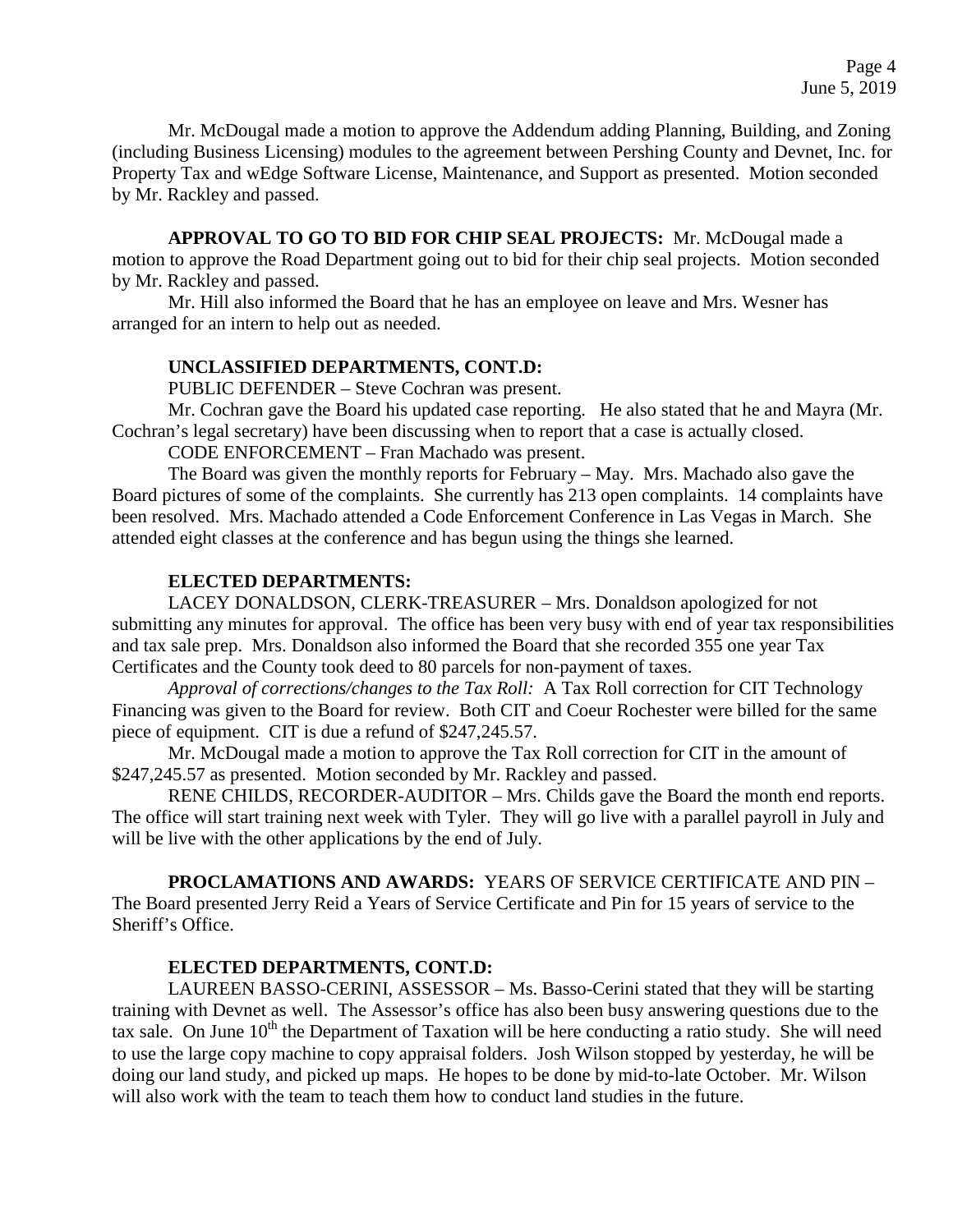# **PLANNING AND BUILDING DEPARTMENT / IMLAY WATER SYSTEM:** James Evans was present.

Mr. Evans gave the Board the monthly permits issued and fees collected report. There will be a Planning Commission meeting tonight to review a Master Plan Amendment for the City. Mr. Evans informed the Board that he received a letter of resignation from his employee. Her last day will be June 14<sup>th</sup>. He did speak with Mrs. Wesner and has sent the notice to the paper, with the position closing on June  $24<sup>th</sup>$ . Mr. Evans also took the water samples in yesterday.

**UPDATE ON PROGRESS OF SITE LOCATION, DESIGN, FUNDING, AMENITIES, AND CONSTRUCTION OF FUTURE LAW ENFORCEMENT CENTER:** Mr. Rackley had nothing new to report, but he is still working on the real estate transaction. The lot line adjustment survey has been completed and sent to the City of Lovelock.

**DERBY FIELD AIRPORT:** Mr. Rackley reported that the sign has been cut out and is being made. The Snow Removal Equipment Building has been completed and has been signed off on. The final payment invoice is going through the system. Mrs. Childs asked if we had paid for the sign yet and how much it will cost. Mr. Rackley stated he hasn't received an invoice, but it is \$1,500. Mr. Rackley also stated that he met with Transaero Monday afternoon in regards to the Jet A fuel tank. It will be moved closer to the fuel island at their expense.

**BOARD APPOINTMENTS:** WILDLIFE ADVISORY BOARD, VOLUNTEER BOARD, GRASS VALLEY ADVISORY BOARD, TV BOARD AND 911 COMMITTEE – Mr. McDougal made a motion to reappoint Ryan Collins and Joe Crim to the Wildlife Advisory Board; Janice Rutherford and Barbara Rackley to the Volunteer Board; Linda Workman to the Grass Valley Advisory Board; and Dave Skelton to the 911 Advisory Board. Motion seconded by Mr. Rackley and passed.

Mr. McDougal made a motion to appoint Dave Skelton to the TV Board. Motion seconded by Mr. Rackley and passed.

**2019 LEGISLATIVE UPDATES:** It was noted that the session has adjourned. Mrs. Wesner stated that she did receive a request for "Legislative Input" that is due tomorrow.

Mrs. Donaldson stated that there were lots of election related changes made. The Clerks/Registrars will be meeting with the Secretary of State at the end of July to talk about implementation. Mrs. Donaldson will update the Board as information becomes available.

Mr. McDougal stated that to the best of his knowledge the objectionable water legislation was defeated.

Mr. Shields stated that there were a lot of changes made to the criminal code and criminal procedure. Most don't take effect until July 1, 2020, so law enforcement has time to re-train personnel.

## **UPDATE ON MATTERS RELATING TO THE PERSHING COUNTY ECONOMIC DEVELOPMENT AND CONSERVATION ACT:** The Board did not have anything new to report.

**AMENDMENT TO THE FIRST READING:** The Amendment to Bill #336 was introduced by Mr. McDougal and read by title as follows:

AN ORDINANCE AMENDING TITLE 17 OF THE PERSHING COUNTY DEVELOPMENT CODE, WITHIN CHAPTER 302, ALLOWED USES, AT SECTION 17.302.05-3, TABLE OF USES (COMMERCIAL USE TYPES) TO ALLOW A NEW USE TYPE TITLED "LIQUOR MANUFACTURING" IN GENERAL COMMERCIAL AND INDUSTRIAL REGULATORY LAND USE DISTRICTS; WITHIN CHAPTER 304 (USE CLASSIFICATION SYSTEM) AT SECTION 17.304.30 (P) TO CREATE A NEW USE TITLED "LIQUOR MANUFACTURING" THAT WOULD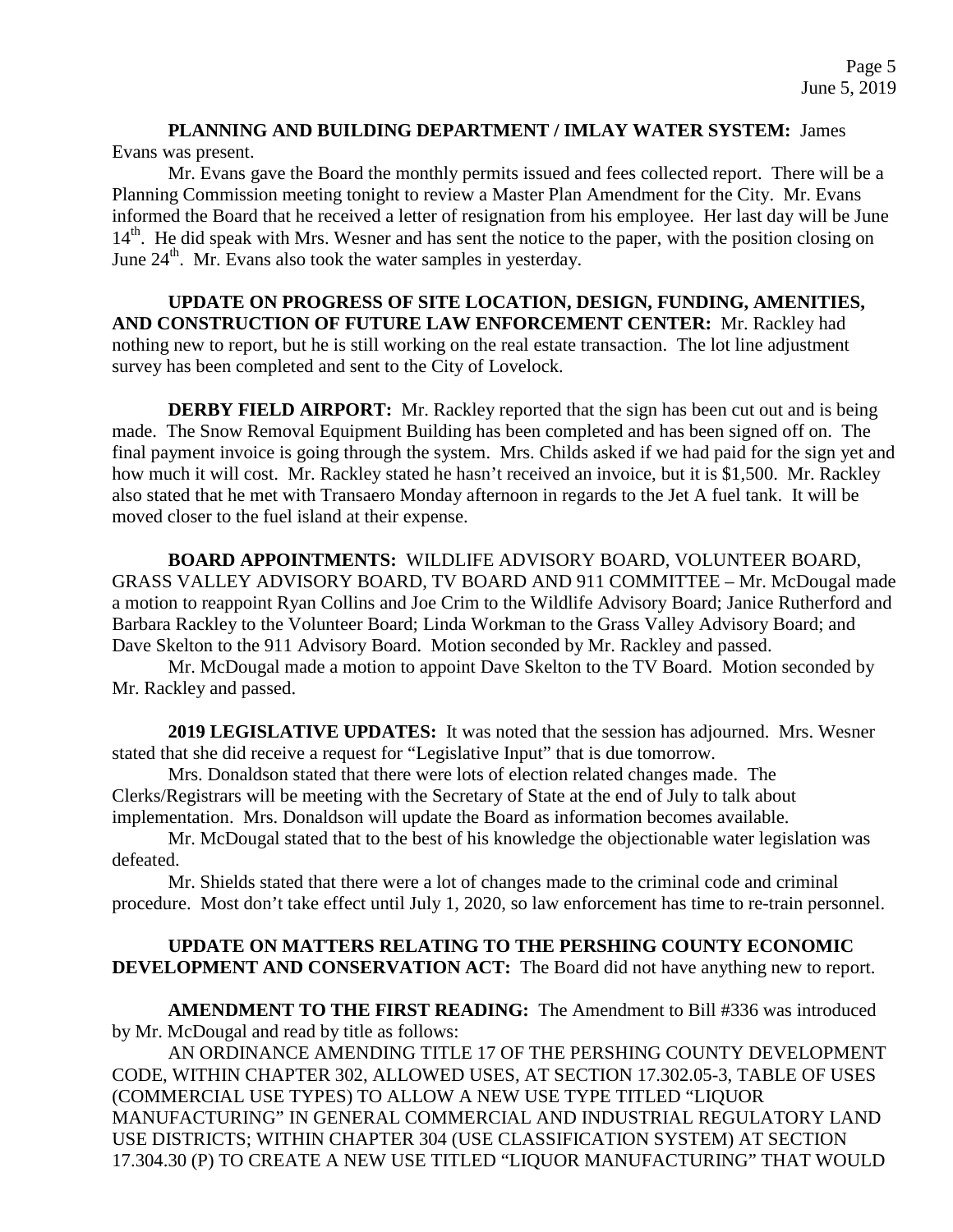ALLOW LIQUOR MANUFACTURING TO OCCUR IN CERTAIN REGULATORY LAND USE DISTRICTS SUBJECT TO A SPECIAL USE PERMIT AND LOCAL, STATE AND FEDERAL LICENSES; TO ALLOW A NEW USE TITLED "WINERY" TO BE ESTABLISHED IN THE LOW DENSITY RURAL, MEDIUM DENSITY RURAL, LOW DENSITY SUBURBAN, AGRICULTURAL-MINING-RECREATION, GENERAL RURAL, AND GENERAL RURAL NON-AGRICULTURAL REGULATORY LAND USE DISTRICTS; WITHIN CHAPTER 304 (USE CLASSIFICATION SYSTEM) AT SECTION 17.304.30 (DD) TO CREATE A NEW USE TITLED "WINERY" THAT WOULD ALLOW WINERIES TO BE ESTABLISHED IN CERTAIN REGULATORY LAND USE DISTRICTS SUBJECT TO A SPECIAL USE PERMIT AND APPLICABLE LOCAL, STATE, AND FEDERAL LICENSES.

**KRISTOFFER FISCHER, ENTERPRISE FLEET MANAGEMENT:** REVIEW PROPOSAL TO PROVIDE VEHICLE FLEET MANAGEMENT SERVICES FOR PERSHING COUNTY – Mr. Rackley has been working with Mr. Fischer in regards to a cost proposal. Down payments would be required on the police vehicles due to the add-on accessories. Mr. Rackley asked Mrs. Childs how she felt about the proposal. Mrs. Childs stated that she hasn't seen the numbers. She also reminded the Board that the Sheriff's office has no capital outlay allotted for the next year.

Mr. McDougal stated that with monthly payments and down payments it would amount to approximately \$95,000. That could come out of the Option Tax Fund, but Mrs. Childs stated that our priority list would need to be updated. Mrs. Donaldson also stated that depending on the term of the contract, they might need approval from Taxation. Mr. McDougal asked if those questions could be answered before they move forward with revising the priority list.

Mrs. Wesner asked that copies of today's handouts be provided to herself, Mrs. Childs and Mrs. Donaldson.

The meeting recessed for a Litigation Meeting at 10:38 a.m. and reconvened at 10:53 a.m.

**REPORT FROM LEGAL COUNSEL:** Mr. Shields stated that he is working with Julie at the BLM to transfer the right-of-way on Toulon Peak to Pershing County. He also spoke with Joe of Valley Tech. They currently have a lease agreement with us at the Airport and would like to put some connexes on the property. Mr. Shields will review the lease to see if it is allowable. Mr. Shields also spoke with Elko County about AT&T. Elko has also had a problem with AT&T paying the 911 surcharge. Per their suggestion, Mr. Shields contacted the Public Utilities Commission to get a current list of providers. He will send out an updated letter in regards to the surcharge.

Mr. Rackley spoke about a lease agreement with South West Gas. Mr. Shields stated that we can't move forward with that until we have the right-of-way. Mr. Rackley will speak with Elko County about proceeds from the lease.

**REPORT FROM ADMINISTRATIVE ASSISTANT:** Mrs. Wesner stated that there will be a Department Head meeting on June 18<sup>th</sup> with John Bates from POOL/PACT. Mrs. Wesner has been working with Mr. Frey to get the mosquitoes sprayed in Imlay. He is not available this week, but if he sees a window where it would be feasible, he will do it. Mrs. Wesner also received an email from the Nevada Commission on Ethics. They would like to put on ethics training for all public officials on June 24th.

**ITEMS FOR FUTURE AGENDAS:** There was nothing further discussed.

**CORRESPONDENCE:** There was no additional correspondence.